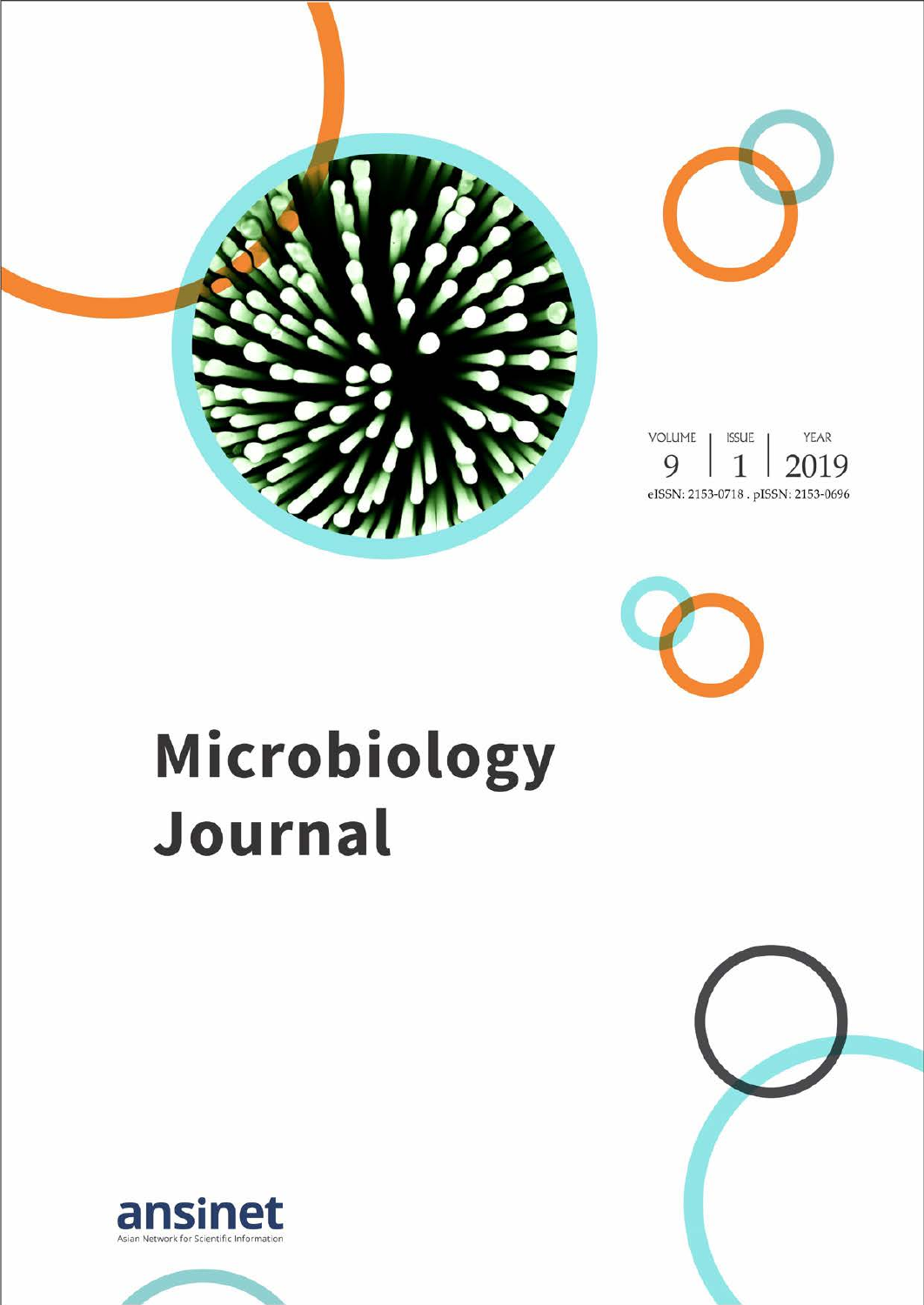#### **OPEN ACCESS Microbiology Journal**

ISSN 2153-0696 DOI: 10.3923/mj.2019.1.7



## **Perspective Monitoring of** *Cryptosporidium* **spp. Outbreaks Using Statistical Process Control Tools and Quantitative Risk Analysis Based on NORS Long-term Trending**

#### Mostafa Essam Eissa

Department of Microbiology and Immunology, Faculty of Pharmacy, Cairo University, Cairo, Egypt

Citation: Mostafa Essam Eissa, 2019. Monitoring of Cryptosporidium spp. outbreaks using statistical process control tools and quantitative risk analysis based on NORS long-term trending. Microbiol. J., 9: 1-7.

Corresponding Author: Mostafa Essam Eissa, Department of Microbiology and Immunology, Faculty of Pharmacy, Cairo University, Cairo, Egypt Tel: +201006154853

Copyright: © 2019 Mostafa Essam Eissa. This is an open access article distributed under the terms of the creative commons attribution License, which permits unrestricted use, distribution and reproduction in any medium, provided the original author and source are credited.

Competing Interest: The author has declared that no competing interest exists.

Data Availability: All relevant data are within the paper and its supporting information files.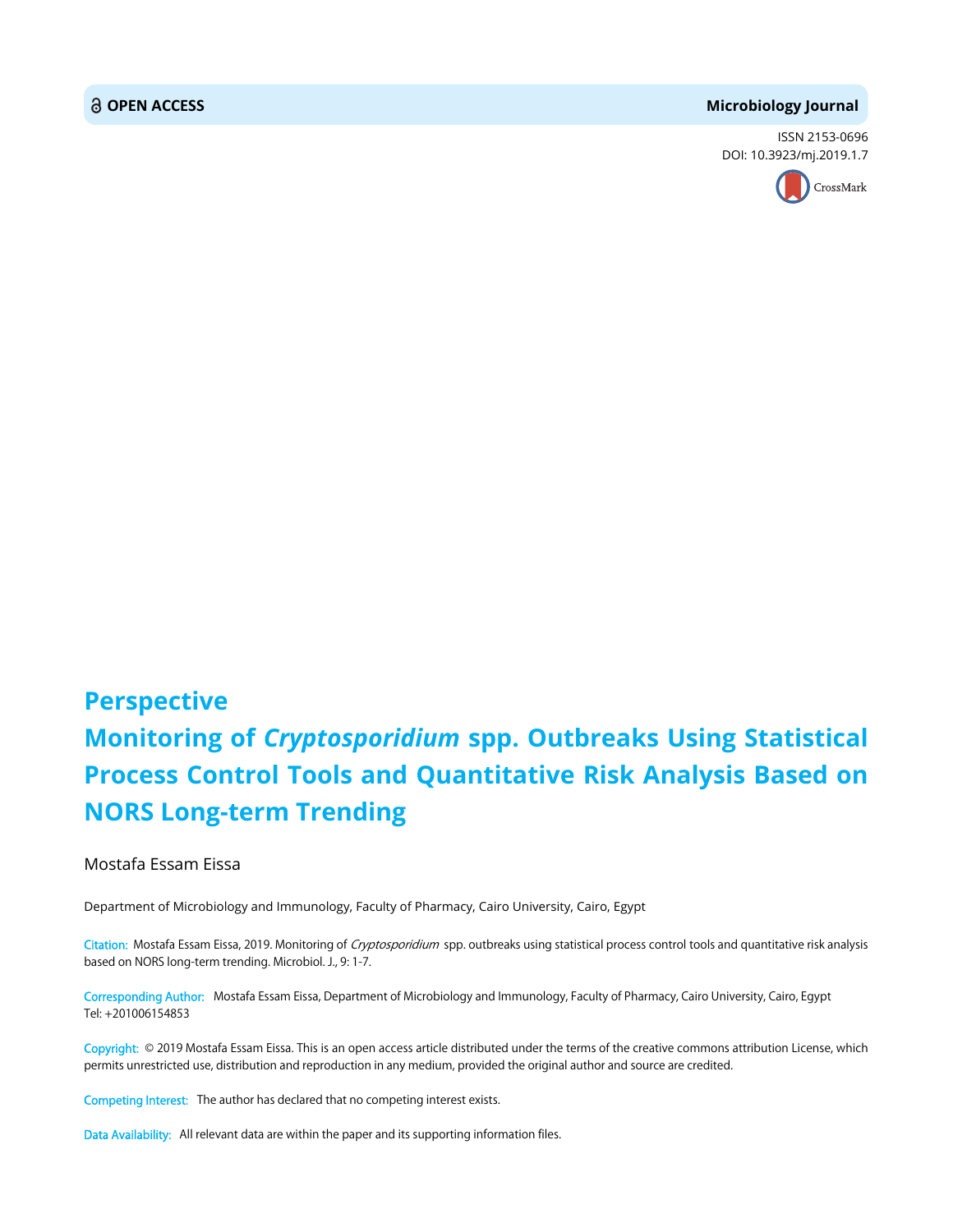#### INTRODUCTION

Microbial outbreaks constitute a constant threat to human health and even life in extreme cases. In addition, the epidemics and pandemic diseases are devastating for any country economically. Accordingly, developed nations have established rigorous monitoring and control systems to contain outbreak events and their consequences<sup>1</sup>. As an example, National Outbreak Recording System (NORS) database provides comprehensive records of different types of outbreaks in the USA from which useful patterns and trends could be analyzed for different types of outbreaks<sup>2</sup>. Data processing and analysis using statistical process control (SPC) tools provide insight into outbreak properties and behavior. In addition, they might deliver a simple yet important mean to assess the hazard from specific outbreaks events quantitatively using control charts3,4. Despite the usefulness of SPC methodologies, they are still underestimated and uncommon in the field of outbreaks studies although they could provide unique view and interpretation for the monitored diseases and epidemics.

One of the microbial outbreaks that have been recorded and traced is *Cryptosporidium* spp. which causes cryptosporidiosis a gastrointestinal disease with or without respiratory symptoms<sup>5</sup>. This Eimeriorinan protozoan parasite of family Cryptosporidiidae and order Eucoccidiorida belongs to the phylum Apicomplexa, class Conoidasida and subclass Coccidia under Alveolata group of protists (infrakingdom) from Eukaryota domain. It is characterized from other Apicomplexan pathogens by its unique ability to complete its life cycle in a single host and release oocysts without the need of other intermediate vectors such as insects for Toxoplasma sp. and Plasmodium spp.<sup>5,6</sup>. The SPC study of Cryptosporidium spp. outbreaks trend using statistical programs would provide useful information through different perspective.

Long-term monitoring of cryptosporidiosis outbreaks using Pareto analysis shows that the estimated distribution of the etiological agents is as the following: Unidentified species or unknown *Cryptosporidium* spp. (approximately 43.3%), Cryptosporidium hominis (21.3%) or Cryptosporidium parvum (19.7%) either isolated species alone or associated with other microorganisms or other Cryptosporidium spp. (about 15.7%) such as *Escherichia coli* (Shiga toxin-producer and enteropathogenic), Clostridium spp., Cyclospora cayetanensis, Giardia spp., Sapovirus and Norovirus. On the other hand, approximately one quarter of the outbreak records which are estimated to be 471 have data about its locations. Nevertheless, about 12% of the settings of outbreak

incidences have not been identified or unknown. However, available dataset indicates that parks (water, amusement, state, mobile home, community/municipal and/or Others), resorts, private residences (house, vacation rental house, home, condo, apartment), community/municipality, child day cares, Long-term care, nursing home, assisted living facility, hotels, motels, lodges, inns, public outdoor areas, Schools/Colleges/Universities, caterers, grocery stores, camps/cabin settings, farms/agricultural Settings and clubs were primary locations for occurrence of Cryptosporidium spp. outbreaks.

Less than 20% of the states in the USA are in involved in more than three-fifths of cryptosporidiosis outbreak illnesses with the primary mode of transmission is mainly water, followed by food and finally contact with animals (Fig. 1). However, the mean of transfer in some recorded outbreak incidences could not be identified yet. Despite the possibility of occurrence of cryptosporidiosis outbreaks through the year, more than 60% of incidences occur in the summer periods followed by autumn seasons. The general trend line of the illnesses tends to increase with time since more than 84% of the outbreak sickness cases spotted between years 2011-2017. This could be illustrated in Fig. 2 where a three-dimensional plot shows chronological centering of the reported outbreak illnesses.

Table 1 shows statistical analysis of the disease distribution of illness, hospitalization and death cases. Mortality from cryptosporidiosis infections are very rare phenomena and hospitalization events are low in magnitude if compared with the overall affected individuals by the exposure to the pathogen. In the same line, Fig. 3 demonstrates the distribution of the cases of the outbreak which clearly does not follow Gaussian distribution but may be close to (but not necessarily follow) what is called Log-normal or Weibull pattern of distribution which was observed in other outbreaks analysis study in USA<sup>7</sup>. In order to visualize the pattern, trend and properties of the observed outbreaks, Shewhart charts deliver indispensable analysis for the inspection characteristics in terms of the general tendency, the upper threshold and the out-of-control or abnormal excursions in the illnesses numbers in the trended outbreaks. These parameters could yield data required for the assessment of the health hazard quantitatively from the analyzed outbreaks.

In Fig. 4, testing for data distribution of illnesses per outbreak validity using SPC program was conducted as a diagnostic test which has lead to the construction of Laney attribute chart then variable process-behavior Individual-Moving Range (I-MR) chart was constructed that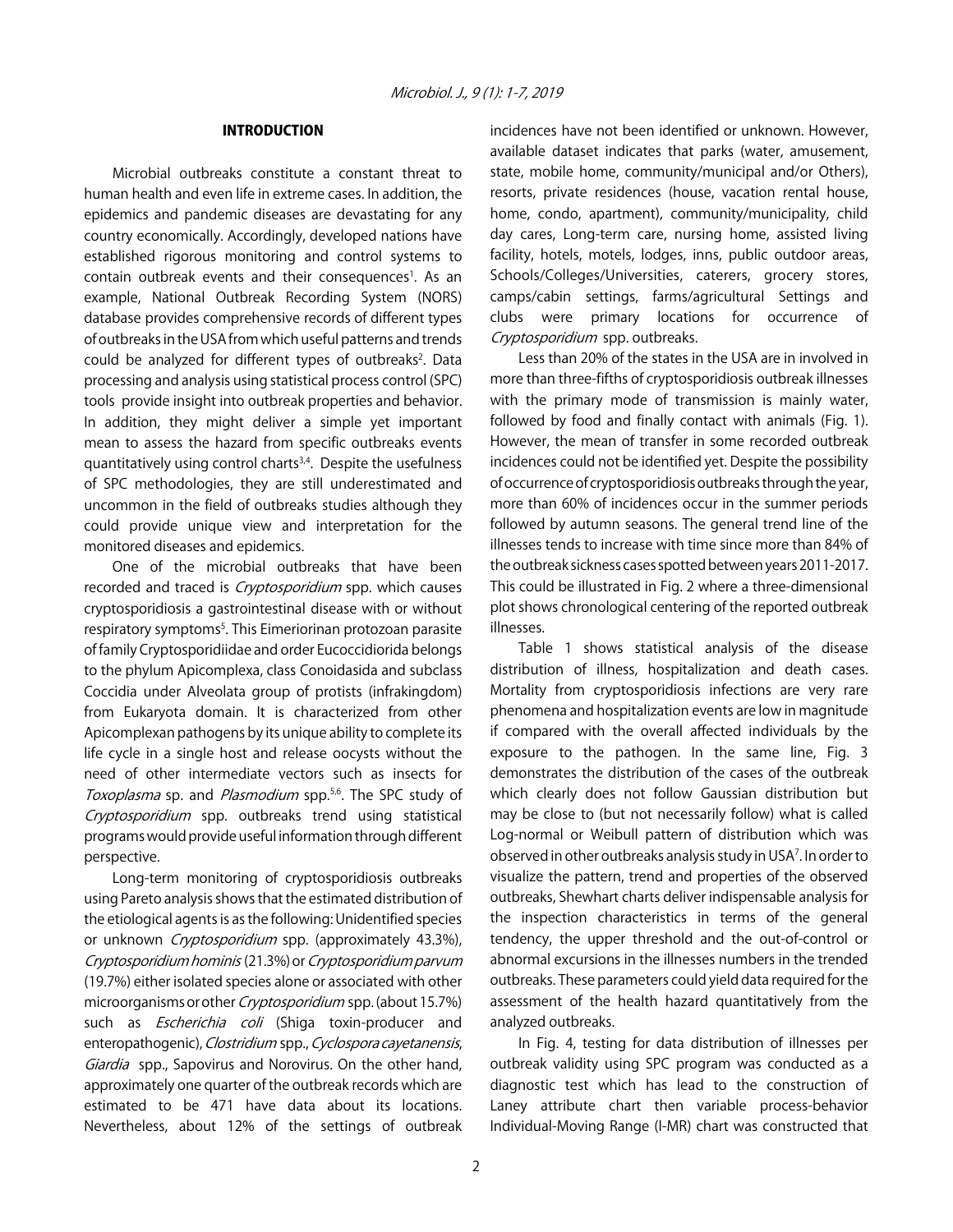Microbiol. J., 9 (1): 1-7, 2019



### Fig. 1(a-b): Pareto diagram showing the (a) Major states and (b) Modes of transmission involved in *Cryptosporidium* spp. illness outbreaks from 1998-2017

Graph generated using Minitab version 17 from NORS database

Table 1: Column statistics showing analysis of *Cryptosporidium* spp. outbreaks illnesses in USA during 20 years

| Descriptive statistics                  | . .<br>Illnesses | Hospitalizations | Deaths      |
|-----------------------------------------|------------------|------------------|-------------|
| Number of recorded points               | 462.000          | 454.000          | 455.000     |
| Minimum                                 | 2.000            | 0.000            | 0.000       |
| One fourth Centile                      | 3.000            | 0.000            | 0.000       |
| Median                                  | 6.000            | 0.000            | 0.000       |
| Three quarter Centile                   | 13.000           | 1.000            | 0.000       |
| Maximum                                 | 638.000          | 52.000           | 1.000       |
| One tenth centile                       | 2.000            | 0.000            | 0.000       |
| Nine tenth centile                      | 33.000           | 1.000            | 0.000       |
| Average                                 | 17.440           | 0.6784           | 0.002198    |
| Standard deviation                      | 44.960           | 3.279            | 0.04688     |
| Standard error of mean                  | 2.092            | 0.1539           | 0.002198    |
| Lower 95% confidence interval of mean   | 13.320           | 0.3760           | $-0.002121$ |
| Upper 95% confidence interval of mean   | 21.550           | 0.9809           | 0.006517    |
| Lower 95% confidence interval of median | 5.000            | 0.0000           | 0.00        |
| Upper 95% confidence interval of median | 7.000            | 0.0000           | 0.00        |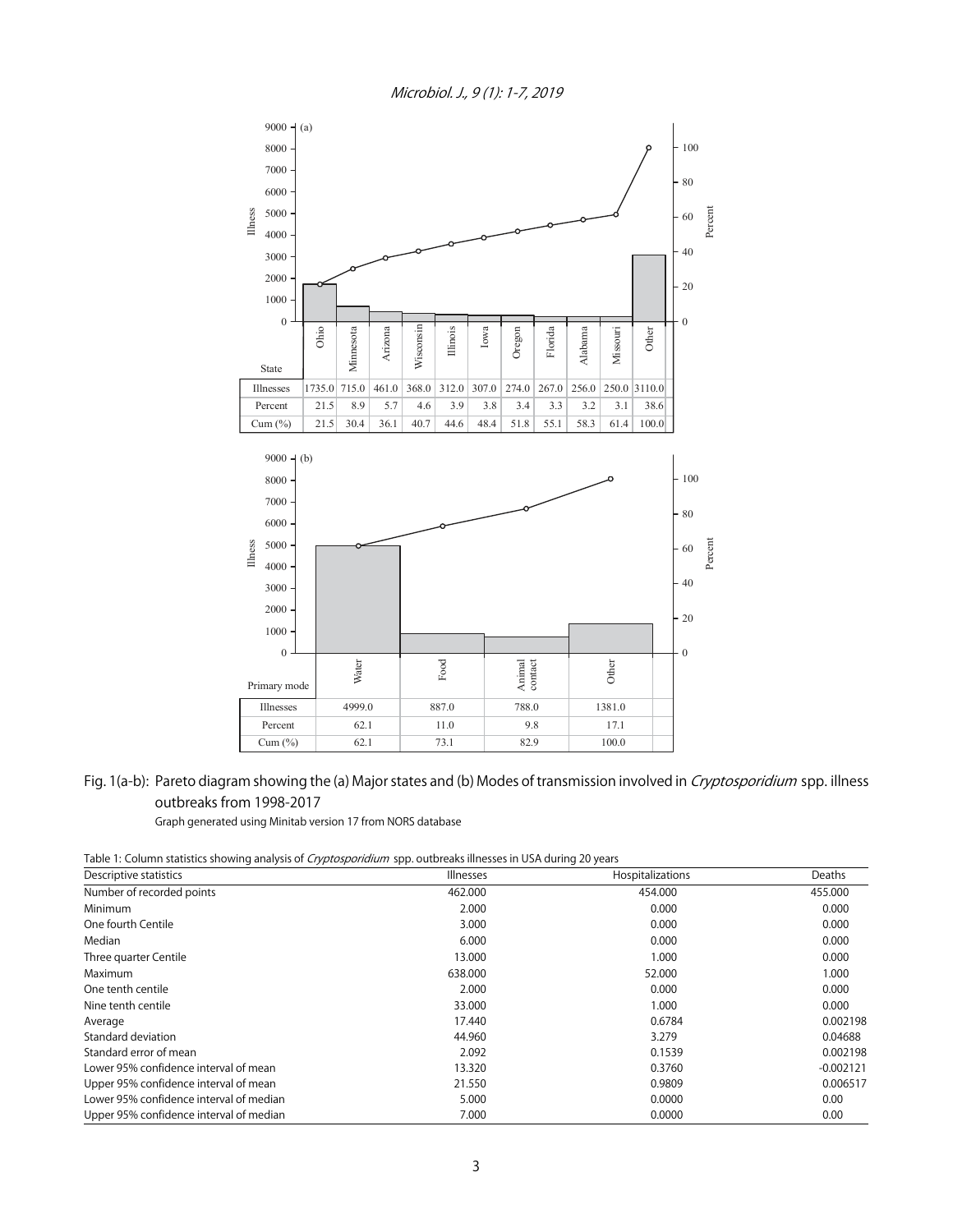#### Microbiol. J., 9 (1): 1-7, 2019

| Table 1: Continue                             |                  |                  |           |  |
|-----------------------------------------------|------------------|------------------|-----------|--|
| Descriptive statistics                        | <b>Illnesses</b> | Hospitalizations | Deaths    |  |
| D'Agostino and Pearson omnibus normality test |                  |                  |           |  |
| K <sub>2</sub>                                | 719.0            | 855.8            | 1107      |  |
| p-value                                       | < 0.0001         | < 0.0001         | < 0.0001  |  |
| Passed normality test ( $\alpha$ = 0.05)?     | No               | No               | No        |  |
| p-value summary                               | ****             | ****             | ****      |  |
| <b>Shapiro-Wilk normality test</b>            |                  |                  |           |  |
| W                                             | 0.3113           | 0.1683           | 0.02281   |  |
| p-value                                       | < 0.0001         | < 0.0001         | < 0.0001  |  |
| Passed normality test ( $\alpha$ = 0.05)?     | No               | No               | <b>No</b> |  |
| p-value summary                               | ****             | ****             | ****      |  |
| Kolmogorov-Smirnov (KS) normality test        |                  |                  |           |  |
| KS distance                                   | 0.3657           | 0.4181           | 0.5165    |  |
| p-value                                       | < 0.0001         | < 0.0001         | < 0.0001  |  |
| Passed normality test ( $\alpha$ = 0.05)?     | No               | No               | <b>No</b> |  |
| p-value summary                               | ****             | ****             | ****      |  |
| Coefficient of variation (CV%)                | 257.88           | 483.36           | 2133.07   |  |
| Geometric mean                                | 7.488            | Not applicable   |           |  |
| Lower 95% confidence interval of geo. mean    | 6.781            | Not applicable   |           |  |
| Upper 95% confidence interval of geo. mean    | 8.269            | Not applicable   |           |  |
| Skewness                                      | 8.651            | 12.40            | 21.33     |  |
| Kurtosis                                      | 99.93            | 174.2            | 455.0     |  |
| Sum                                           | 8055             | 308.0            | 1.000     |  |

Results generated using GraphPad Prism version 6.01 from Windows from NORS database. \*\*\*\* p< 0.0001



Fig. 2(a-c): Continue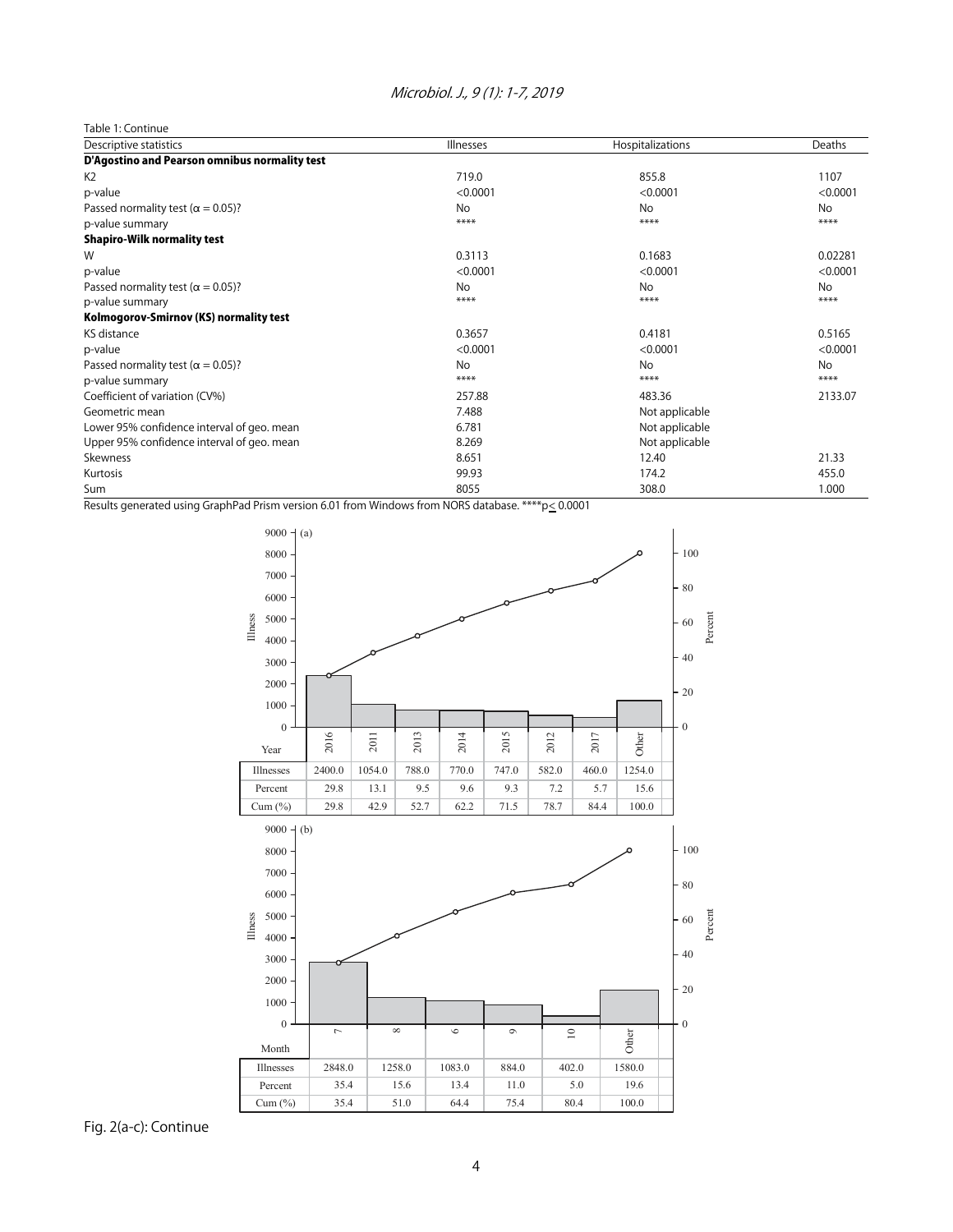Microbiol. J., 9 (1): 1-7, 2019



Fig. 2(a-c): Chronological distribution of Cryptosporidium spp. outbreaks illnesses (a) Year, (b) Month and (c) Year vs month in USA during 20 years

Graph generated using Minitab version 17 from NORS database



Fig. 3(a-c): Histogram distribution of Cryptosporidium spp. outbreaks (a) Illnesses, (b) Hospitalization and (c) Deaths in USA during 20 years Graph generated using Minitab<sup>®</sup> version 17.1.0 from NORS database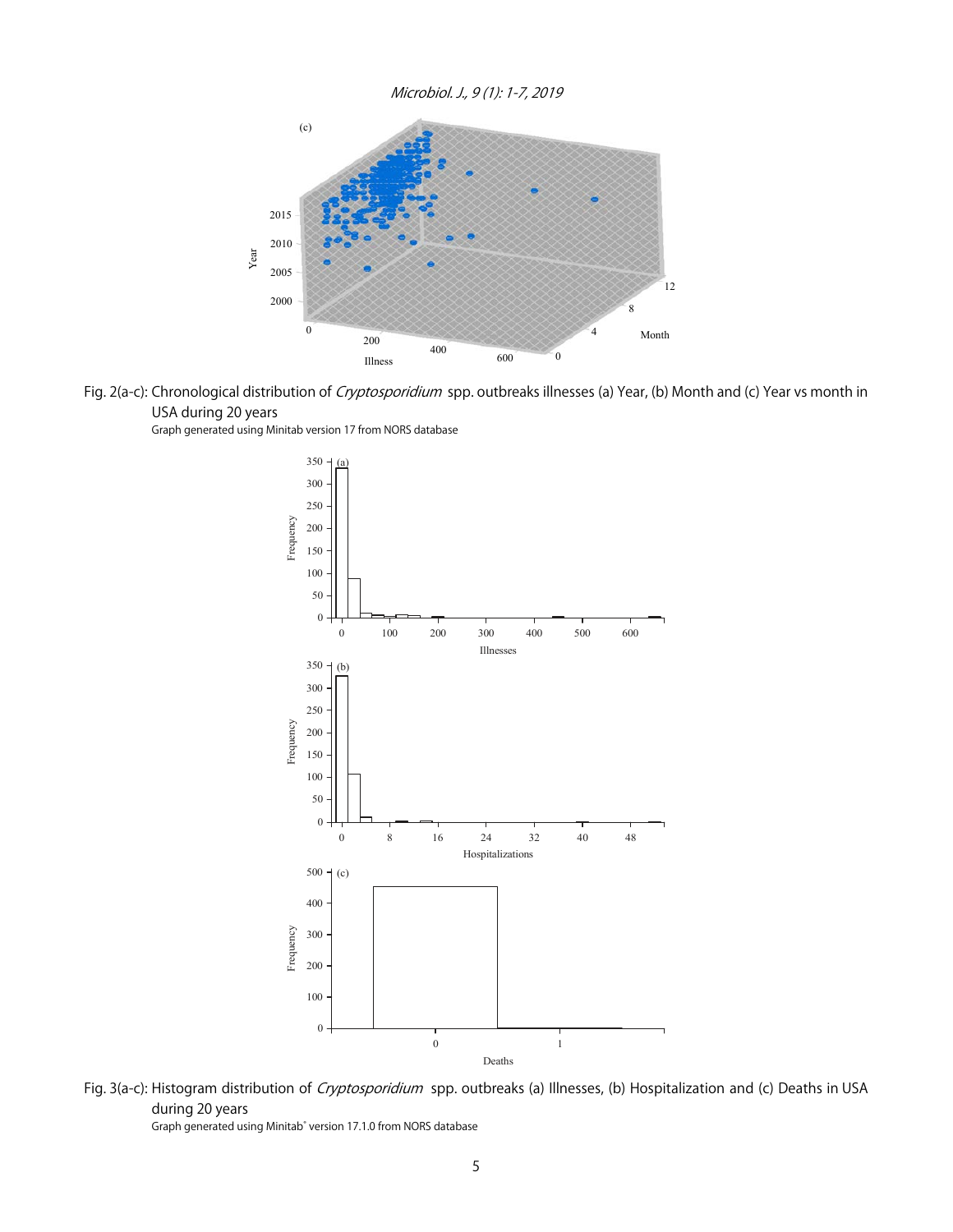

Ratio of observed variation to expected variation = 269.9% 95% upper limit for ratio if process mean is constant = 122.8% Using a U chart may result in an elevated false alarm rate. Consider using a Laney modified chart instead. The upper limit depends on the number of subgroups and the process mean



Fig. 4(a-d): Laney-attribute and variable trending charts of Cryptosporidium spp. outbreaks illnesses in USA from 1998-2017. Graph generated using Minitab<sup>®</sup> version 17.1.0 from NORS database